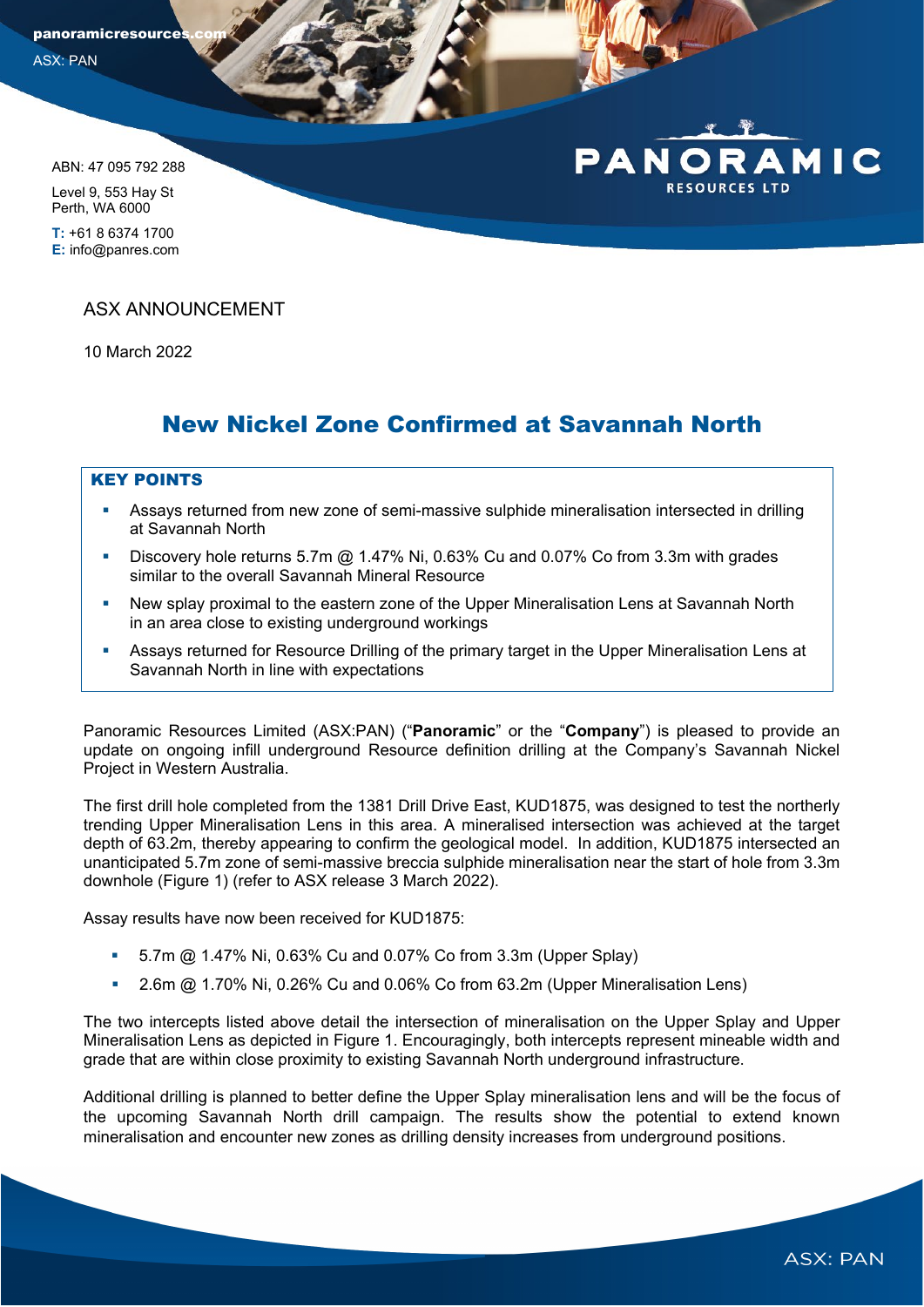

Commenting on the new Upper Splay discovery, Managing Director and CEO, Victor Rajasooriar said:

*"The assays returned from our first hole into the eastern zone of Savannah North surpassed our expectations with the discovery of a new mineralised splay very close to existing underground workings.* 

*"Drilling will continue to infill and better define the previously known Upper Mineralisation Lens and test the extent and tenor of the Upper Splay discovery. We're confident this program will add to our future mining inventory in favourable positions which support the opening of new mining fronts and further derisking of the Savannah Nickel Operation."*

**Figure 1: Oblique cross section at approximately 6200mE orientated 015 degrees grid showing drill hole KUD1875 trace and proposed mineralisation model**

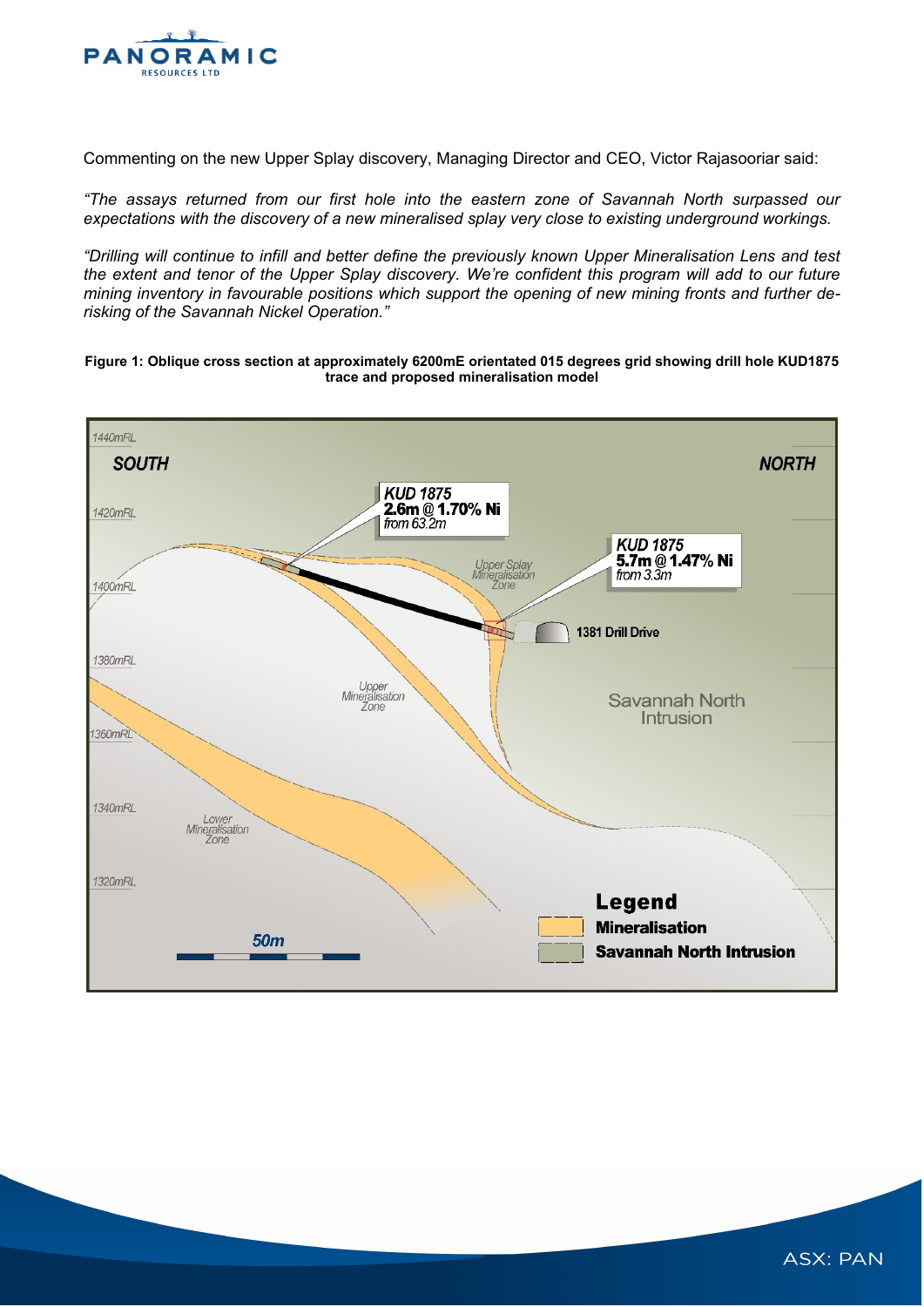

#### **Competent Person**

The information in this release that relates to Exploration Drilling at Savannah is based on information compiled by Andrew Shaw-Stuart. Andrew Shaw-Stuart is a member of the Australian Institute of Geoscientists (AIG) and is a full-time employee of Panoramic Resources Limited.

The aforementioned has sufficient experience that is relevant to the style of mineralisation and type of target/deposit under consideration and to the activity which he is undertaking to qualify as a Competent Person as defined in the 2012 Edition of the Australian Code for Reporting of Exploration Results, Mineral Resources and Ore Reserves. Mr Shaw-Stuart consents to the inclusion in the release of the matters based on the information in the form and context in which it appears.

### **About Panoramic:**

Panoramic Resources Limited (ASX: PAN) is a company headquartered in Perth, Western Australia, which owns the Savannah Nickel Project in the East Kimberley. Operations at Savannah were restarted in 2021 and the project was successfully recommissioned with first concentrate shipment achieved in December 2021. Savannah has a 12-year mine life with clear potential to further extend this through ongoing exploration. The asset provides excellent leverage to the nickel, copper and cobalt markets which are heavily linked to global decarbonisation and vehicle electrification.

#### **Forward Looking Statements:**

This announcement contains certain "forward-looking statements" and comments about future matters. Forward-looking statements can generally be identified by the use of forward-looking words such as, "expect", "anticipate", "likely", "intend", "should", "could", "may", "predict", "plan", "propose", "will", "believe", "forecast", "estimate", "target" "outlook", "guidance" and other similar expressions within the meaning of securities laws of applicable jurisdictions. Indications of, and guidance or outlook on, future earnings or financial position or performance are also forward-looking statements. You are cautioned not to place undue reliance on forwardlooking statements. Any such statements, opinions and estimates in this announcement speak only as of the date hereof and are based on assumptions and contingencies subject to change without notice, as are statements about market and industry trends, projections, guidance and estimates. Forward-looking statements are provided as a general guide only. The forward-looking statements contained in this announcement are not indications, guarantees or predictions of future performance and involve known and unknown risks and uncertainties and other factors, many of which are beyond the control of the Company, and may involve significant elements of subjective judgement and assumptions as to future events which may or may not be correct.

There can be no assurance that actual outcomes will not differ materially from these forward-looking statements. A number of important factors could cause actual results or performance to differ materially from the forwardlooking statements. The forward-looking statements are based on information available to the Company as at the date of this announcement.

Except as required by law or regulation (including the ASX Listing Rules), the Company undertakes no obligation to supplement, revise or update forward-looking statements or to publish prospective financial information in the future, regardless of whether new information, future events or results or other factors affect the information contained in this announcement.

**This ASX announcement was authorised on behalf of the Panoramic Board by:** Victor Rajasooriar, Managing Director & CEO

> **For further information contact: Victor Rajasooriar, Managing Director & CEO +61 8 6266 8600**

**Media inquiries: Michael Vaughan, Fivemark Partners +61 422 602 720**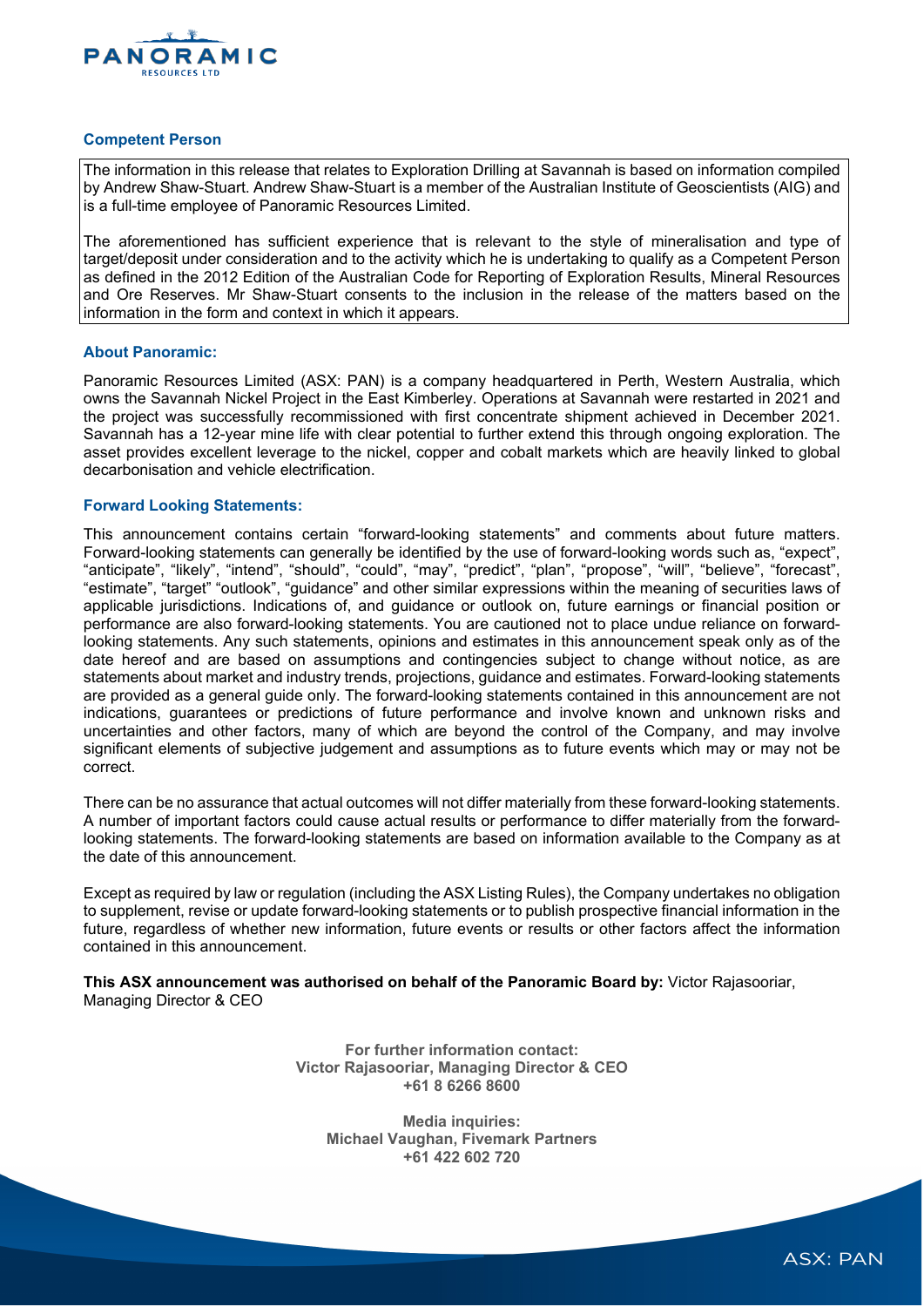

# **Appendix 1**

## *Table 1- Summary of Savannah North Resource Definition Drilling KUD1875*

| Hole           | East   | <b>North</b> | 'रा⊾ | Dip  | Azi  | <b>EOH</b> | <b>From</b> | To <b>I</b> | <b>Intercept Label</b>                        |
|----------------|--------|--------------|------|------|------|------------|-------------|-------------|-----------------------------------------------|
|                | (m)    | (m)          | (m)  | ۱۹۱  | ۱۹   | (m)        | (m)         | (m)         | $(n \oslash \% Ni; \% Cu; \% Co)$             |
| <b>KUD1875</b> | 396199 | 8082541      | 1389 | 16.2 | 12.2 | 71.8       | 3.3         | 9.0         | KUD1875: 5.70m @ 1.47% Ni; 0.63% Cu; 0.07% Co |
| <b>KUD1875</b> | 396199 | 8082541      | 1389 | 16.2 | 12.2 | 71.8       | 63.2        | 65.9        | KUD1875: 2.60m @ 1.70% Ni; 0.26% Cu; 0.06% Co |

*Notes: 1. Intervals are down-hole lengths, not true-widths.*

*2. Parameters: 0.5% Ni lower-cut off, with a minimum reporting interval of 1m and with discretionary internal waste to a maximum of 2.0 consecutive metres.* 

*3. SG calculated by immersion method.*

# **Appendix 2 Appendix 2 – 2012 JORC Disclosures**

### *Savannah North Project - Table 1, Section 1 - Sampling Techniques and Data*

| Sampling<br>Nature and quality of sampling (eg cut<br>The Savannah mine and surrounding<br>$\bullet$<br>$\bullet$<br>techniques<br>channels, random chips, or specific specialised<br>exploration areas are typically sampled by<br>diamond drilling techniques. Over 1600 holes<br>industry standard measurement tools<br>appropriate to the minerals under<br>have been drilled within the mine for a total in-<br>excess of 220,000m. The majority of holes<br>investigation, such as down hole gamma<br>sondes, or handheld XRF instruments, etc).<br>were drilled from underground platforms.<br>These examples should not be taken as<br>Initial Resource definition drilling is conducted<br>limiting the broad meaning of sampling.<br>on a nominal 50 x 50 metre grid spacing with<br>Include reference to measures taken to ensure<br>subsequent infill grade control drilling<br>sample representivity and the appropriate<br>conducted on a nominal 25 x 25 metre grid<br>calibration of any measurement tools or<br>spacing.<br>systems used.<br>Historically, all drill hole collars were surveyed<br>Aspects of the determination of mineralisation<br>using Leica Total Station survey equipment by<br>that are Material to the Public Report.<br>a registered surveyor. Down hole surveys are<br>typically performed every 30 metres using<br>either "Reflex EZ Shot" or "Flexit Smart Tools".<br>All diamond core is geologically logged with<br>In cases where 'industry standard' work has<br>been done this would be relatively simple (eg<br>samples (typically between 0.2 metre to 1<br>'reverse circulation drilling was used to obtain<br>metre long) defined by geological contacts.<br>1 m samples from which 3 kg was pulverised<br>Analytical samples are dominantly sawn half<br>to produce a 30 g charge for fire assay'). In<br>core samples. Sample preparation includes<br>other cases more explanation may be<br>pulverising to 90% passing 75 µm followed by<br>required, such as where there is coarse gold<br>either a 3 acid digest & AAS finish at the<br>that has inherent sampling problems. Unusual<br>Savannah onsite laboratory or a total 4 acid<br>commodities or mineralisation types (eg<br>digest with an ICP OES finish if the samples<br>submarine nodules) may warrant disclosure of<br>are analysed off-site.<br>detailed information.<br>Since 2019 Bureau Veritas has operated the<br>$\bullet$<br>on-site laboratory. Sample preparation and<br>assaying of all drill samples now involves<br>crushing and pulverizing the sample to 80%<br>passing 75um followed by Ni, Cu, Co, Fe,<br>MgO and S analysis by XRF of metaborate<br>fused glass beads. The XRF brand is a<br>ZETIUM Pan-analytical instrument. |  |
|-------------------------------------------------------------------------------------------------------------------------------------------------------------------------------------------------------------------------------------------------------------------------------------------------------------------------------------------------------------------------------------------------------------------------------------------------------------------------------------------------------------------------------------------------------------------------------------------------------------------------------------------------------------------------------------------------------------------------------------------------------------------------------------------------------------------------------------------------------------------------------------------------------------------------------------------------------------------------------------------------------------------------------------------------------------------------------------------------------------------------------------------------------------------------------------------------------------------------------------------------------------------------------------------------------------------------------------------------------------------------------------------------------------------------------------------------------------------------------------------------------------------------------------------------------------------------------------------------------------------------------------------------------------------------------------------------------------------------------------------------------------------------------------------------------------------------------------------------------------------------------------------------------------------------------------------------------------------------------------------------------------------------------------------------------------------------------------------------------------------------------------------------------------------------------------------------------------------------------------------------------------------------------------------------------------------------------------------------------------------------------------------------------------------------------------------------------------------------------------------------------------------------------------------------------------------------------------------------------------------------------------------------------------------------------------------------------------------------------------------------------------------------|--|
|                                                                                                                                                                                                                                                                                                                                                                                                                                                                                                                                                                                                                                                                                                                                                                                                                                                                                                                                                                                                                                                                                                                                                                                                                                                                                                                                                                                                                                                                                                                                                                                                                                                                                                                                                                                                                                                                                                                                                                                                                                                                                                                                                                                                                                                                                                                                                                                                                                                                                                                                                                                                                                                                                                                                                                         |  |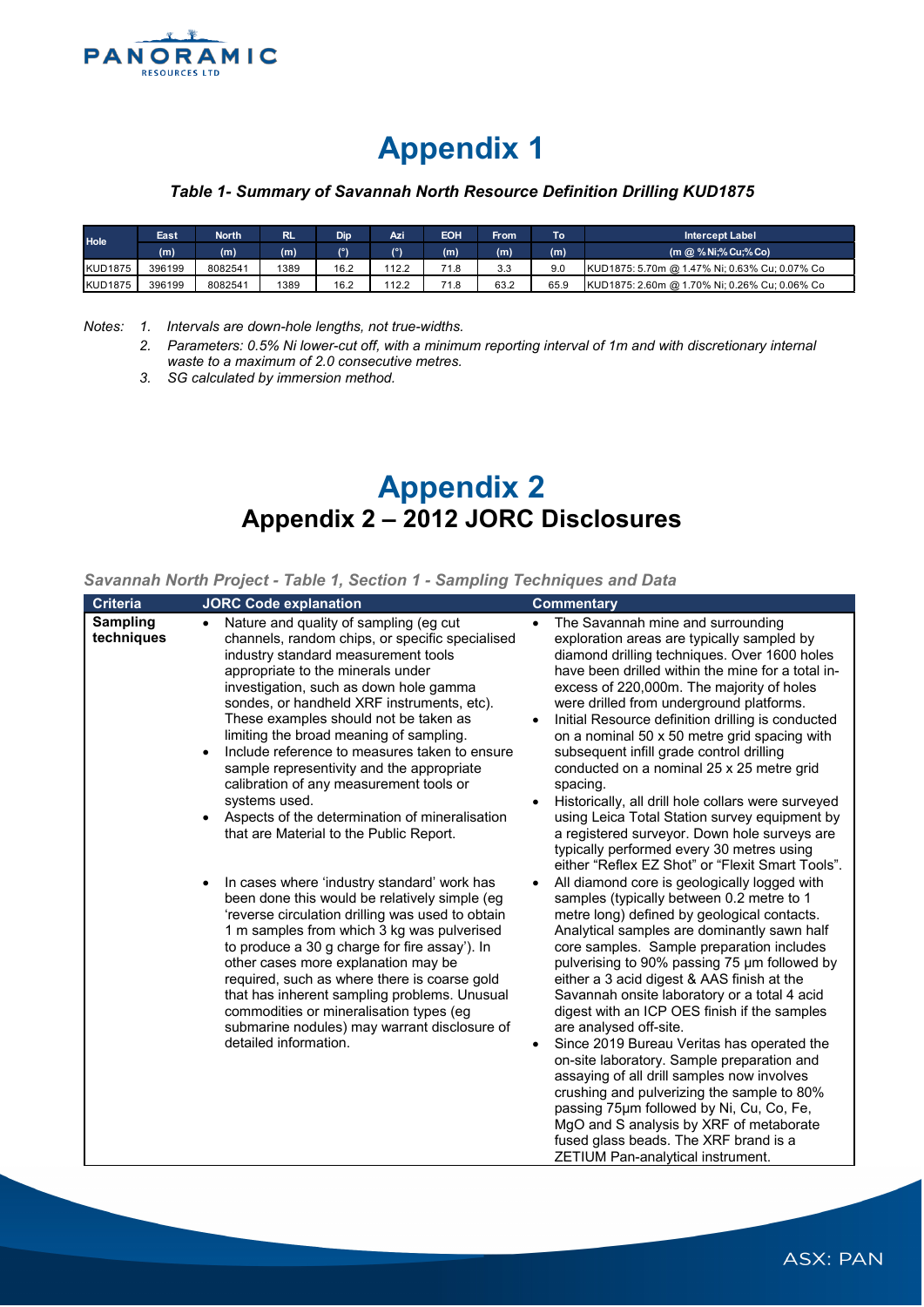

| Criteria                                                | <b>JORC Code explanation</b>                                                                                                                                                                                                                                                                                                                                                                                                                                                                                                                                                                                                                                                                                                            | <b>Commentary</b>                                                                                                                                                                                                                                                                                                                                                                                                                                                                                                                                                                                                                                                                                                                                                                                                                                                              |
|---------------------------------------------------------|-----------------------------------------------------------------------------------------------------------------------------------------------------------------------------------------------------------------------------------------------------------------------------------------------------------------------------------------------------------------------------------------------------------------------------------------------------------------------------------------------------------------------------------------------------------------------------------------------------------------------------------------------------------------------------------------------------------------------------------------|--------------------------------------------------------------------------------------------------------------------------------------------------------------------------------------------------------------------------------------------------------------------------------------------------------------------------------------------------------------------------------------------------------------------------------------------------------------------------------------------------------------------------------------------------------------------------------------------------------------------------------------------------------------------------------------------------------------------------------------------------------------------------------------------------------------------------------------------------------------------------------|
| <b>Drilling</b><br>techniques                           | Drill type (eg core, reverse circulation, open-<br>$\bullet$<br>hole hammer, rotary air blast, auger, Bangka,<br>sonic, etc) and details (eg core diameter, triple<br>or standard tube, depth of diamond tails, face-<br>sampling bit or other type, whether core is<br>oriented and if so, by what method, etc).                                                                                                                                                                                                                                                                                                                                                                                                                       | Greater than 90% of the mine drill hole<br>database consists of LTK60 and NQ2 size<br>diamond holes. Exploration and resource<br>Resource definition drill holes are typically<br>NQ2 size. Infill grade control holes are typically<br>LTK60. Historically, some RC holes were<br>drilled about the upper part of the mine.<br>The diamond drill holes pertaining to this<br>$\bullet$<br>announcement were a combination of NQ2<br>and LTK60 size.                                                                                                                                                                                                                                                                                                                                                                                                                           |
| <b>Drill sample</b><br>recovery                         | Method of recording and assessing core and<br>chip sample recoveries and results assessed.<br>Measures taken to maximise sample recovery<br>and ensure representative nature of the<br>samples.<br>Whether a relationship exists between sample<br>$\bullet$<br>recovery and grade and whether sample bias<br>may have occurred due to preferential<br>loss/gain of fine/coarse material.                                                                                                                                                                                                                                                                                                                                               | Diamond core recoveries are logged and<br>$\bullet$<br>recorded in the database. Overall recoveries<br>are typically >99% and there are no apparent<br>core loss issues or significant sample recovery<br>problems.<br>Hole depths are verified against core blocks.<br>$\bullet$<br>Regular rod counts are performed by the drill<br>$\bullet$<br>contractor.<br>There is no apparent relationship between<br>$\bullet$<br>sample recovery and grade.                                                                                                                                                                                                                                                                                                                                                                                                                         |
| Logging                                                 | Whether core and chip samples have been<br>$\bullet$<br>geologically and geotechnically logged to a<br>level of detail to support appropriate Mineral<br>Resource estimation, mining studies and<br>metallurgical studies.<br>Whether logging is qualitative or quantitative in<br>$\bullet$<br>nature. Core (or costean, channel, etc)<br>photography.<br>The total length and percentage of the relevant<br>intersections logged.                                                                                                                                                                                                                                                                                                     | All diamond holes pertaining to this<br>$\bullet$<br>announcement were geologically logged in full.<br>Geotechnical logging was carried out for<br>recovery and RQD. The number of defects<br>(per interval) and their roughness were<br>recorded about ore zones.<br>Details of structure type, alpha angle, infill,<br>texture and healing is also recorded for most<br>holes and stored in the structure table of the<br>mine drill hole database.<br>Logging protocols dictate lithology, colour,<br>mineralisation, structural (DDH only) and other<br>features are routinely recorded.<br>All diamond core was photographed wet.<br>$\bullet$                                                                                                                                                                                                                            |
| Sub-sampling<br>techniques<br>and sample<br>preparation | If core, whether cut or sawn and whether<br>$\bullet$<br>quarter, half or all core taken.<br>If non-core, whether riffled, tube sampled,<br>rotary split, etc and whether sampled wet or<br>dry.<br>For all sample types, the nature, quality and<br>appropriateness of the sample preparation<br>technique.<br>Quality control procedures adopted for all sub-<br>$\bullet$<br>sampling stages to maximise representivity of<br>samples.<br>Measures taken to ensure that the sampling is<br>representative of the in situ material collected,<br>including for instance results for field<br>duplicate/second-half sampling.<br>Whether sample sizes are appropriate to the<br>$\bullet$<br>grain size of the material being sampled. | Analytical core samples pertaining to this<br>$\bullet$<br>announcement were full core.<br>Sample sizes are considered appropriate to<br>represent the Savannah North style of<br>mineralisation.<br>SG determinations by water immersion<br>technique are restricted to Resource definition<br>and Exploration holes at Savannah and are<br>not performed on grade control holes.<br>All core sampling and sample preparation<br>follow industry best practice.<br>QC involves the addition of purchased CRM<br>$\bullet$<br>and Savannah derived CRM assay standards,<br>blanks, and duplicates. At least one form of<br>QC is inserted in most sample batches on<br>average one in every 20 samples.<br>Original versus duplicate assay results have<br>always shown strong correlation due to the<br>massive sulphide rich nature of the Savannah<br>North mineralisation. |
| <b>Quality of</b><br>assay data<br>and                  | The nature, quality and appropriateness of the<br>assaying and laboratory procedures used and<br>whether the technique is considered partial or<br>total.                                                                                                                                                                                                                                                                                                                                                                                                                                                                                                                                                                               | All sample analyses pertaining to this<br>announcement were performed at the<br>Savannah Nickel Mine on-site laboratory,<br>which is operated by Bureau Veritas. Sample                                                                                                                                                                                                                                                                                                                                                                                                                                                                                                                                                                                                                                                                                                        |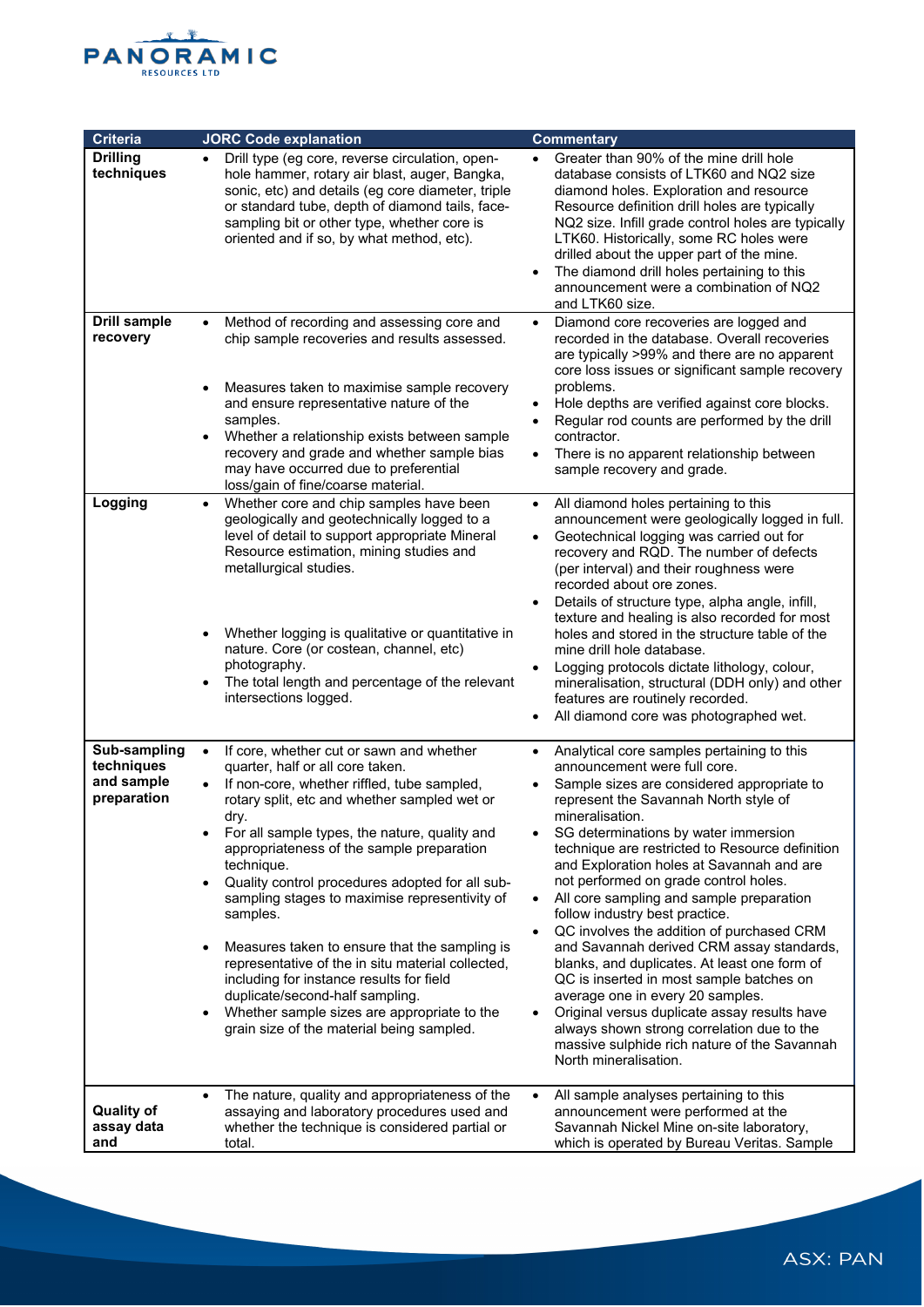

| <b>Criteria</b>                                    | <b>JORC Code explanation</b>                                                                                                                                                                                                                                                                                                                                                                                                                                                | <b>Commentary</b>                                                                                                                                                                                                                                                                                                                                                                                                                                                                                                                                                                                                                                                                                                                                                                                                                    |  |  |
|----------------------------------------------------|-----------------------------------------------------------------------------------------------------------------------------------------------------------------------------------------------------------------------------------------------------------------------------------------------------------------------------------------------------------------------------------------------------------------------------------------------------------------------------|--------------------------------------------------------------------------------------------------------------------------------------------------------------------------------------------------------------------------------------------------------------------------------------------------------------------------------------------------------------------------------------------------------------------------------------------------------------------------------------------------------------------------------------------------------------------------------------------------------------------------------------------------------------------------------------------------------------------------------------------------------------------------------------------------------------------------------------|--|--|
| laboratory<br>tests                                | For geophysical tools, spectrometers,<br>handheld XRF instruments, etc, the<br>parameters used in determining the analysis<br>including instrument make and model, reading<br>times, calibrations factors applied and their<br>derivation, etc.<br>Nature of quality control procedures adopted<br>(eg standards, blanks, duplicates, external<br>laboratory checks) and whether acceptable<br>levels of accuracy (ie lack of bias) and<br>precision have been established. | preparation and assaying of all drill samples<br>involves crushing and pulverizing the sample<br>to 80% passing 75µm followed by Ni, Cu, Co,<br>Fe, MgO and S analysis by XRF of metaborate<br>fused glass beads. The XRF brand is a<br>ZETIUM Pan-analytical instrument.<br>No other analytical tools or techniques are<br>$\bullet$<br>employed.<br>The onsite laboratory uses internal standards,<br>$\bullet$<br>duplicates, replicates, blanks and repeats and<br>carries out all appropriate sizing checks.<br>External laboratory checks are occasionally<br>$\bullet$<br>performed. No analytical bias has been<br>identified.                                                                                                                                                                                               |  |  |
| <b>Verification of</b><br>sampling and<br>assaying | The verification of significant intersections by<br>$\bullet$<br>either independent or alternative company<br>personnel.<br>The use of twinned holes.<br>Documentation of primary data, data entry<br>procedures, data verification, data storage<br>(physical and electronic) protocols.<br>Discuss any adjustment to assay data.                                                                                                                                          | Drilling and sampling procedures at SNM have<br>$\bullet$<br>been inspected by many stakeholders since<br>the project began.<br>Throughout the life of the mine, there have<br>$\bullet$<br>been several instances where holes have<br>been twinned to confirm intersections and<br>continuity.<br>In respect to the drill holes pertaining to this<br>$\bullet$<br>announcement, no holes were twinned.<br>Holes are logged into OCRIS software on<br>$\bullet$<br>Toughbook laptop computers before the data<br>is transferred to SQL server databases.<br>All drill hole and assay data is routinely<br>validated by site personnel.<br>No adjustments are made to assay data.                                                                                                                                                    |  |  |
| <b>Location of</b><br>data points                  | Accuracy and quality of surveys used to locate<br>$\bullet$<br>drill holes (collar and down-hole surveys),<br>trenches, mine workings and other locations<br>used in Mineral Resource estimation.<br>Specification of the grid system used.<br>Quality and adequacy of topographic control.                                                                                                                                                                                 | All diamond drill hole collars are picked-up<br>$\bullet$<br>using Leica TS15, R1000 instrument by a<br>registered surveyor.<br>Downhole surveys are performed using an<br>$\bullet$<br>Axis Champ North Seeking Gyro instrument.<br>Survey interval no more than 30m.<br>Visual checks to identify any obvious errors<br>regarding the spatial position of drill holes<br>collars or downhole surveys are routinely<br>performed in a 3D graphics environment using<br>Surpac software.<br>The mine grid is a truncated 4 digit (MGA94)<br>grid system.<br>Conversion from local grid to MGA GDA94<br>Zone 52 is calculated by applying truncated<br>factor to local coordinates is E: +390000, N:<br>+8080000.<br>High quality topographic control is established<br>$\bullet$<br>across the mine site. RL equals AHD +<br>2,000m. |  |  |
| Data spacing<br>and<br>distribution                | Data spacing for reporting of Exploration<br>Results.<br>Whether the data spacing and distribution is<br>$\bullet$<br>sufficient to establish the degree of geological<br>and grade continuity appropriate for the<br>Mineral Resource and Ore Reserve estimation<br>procedure(s) and classifications applied.                                                                                                                                                              | The Savannah North Project nominal<br>$\bullet$<br>underground grade control drill hole spacing is<br>25m (easting) by 25m (RL).<br>The mineralized domains delineated by the<br>$\bullet$<br>drill hole spacing show enough continuity to<br>support the classification applied under the<br>JORC Coe (2012 Edition).<br>No sample compositing is undertaken.<br>$\bullet$                                                                                                                                                                                                                                                                                                                                                                                                                                                          |  |  |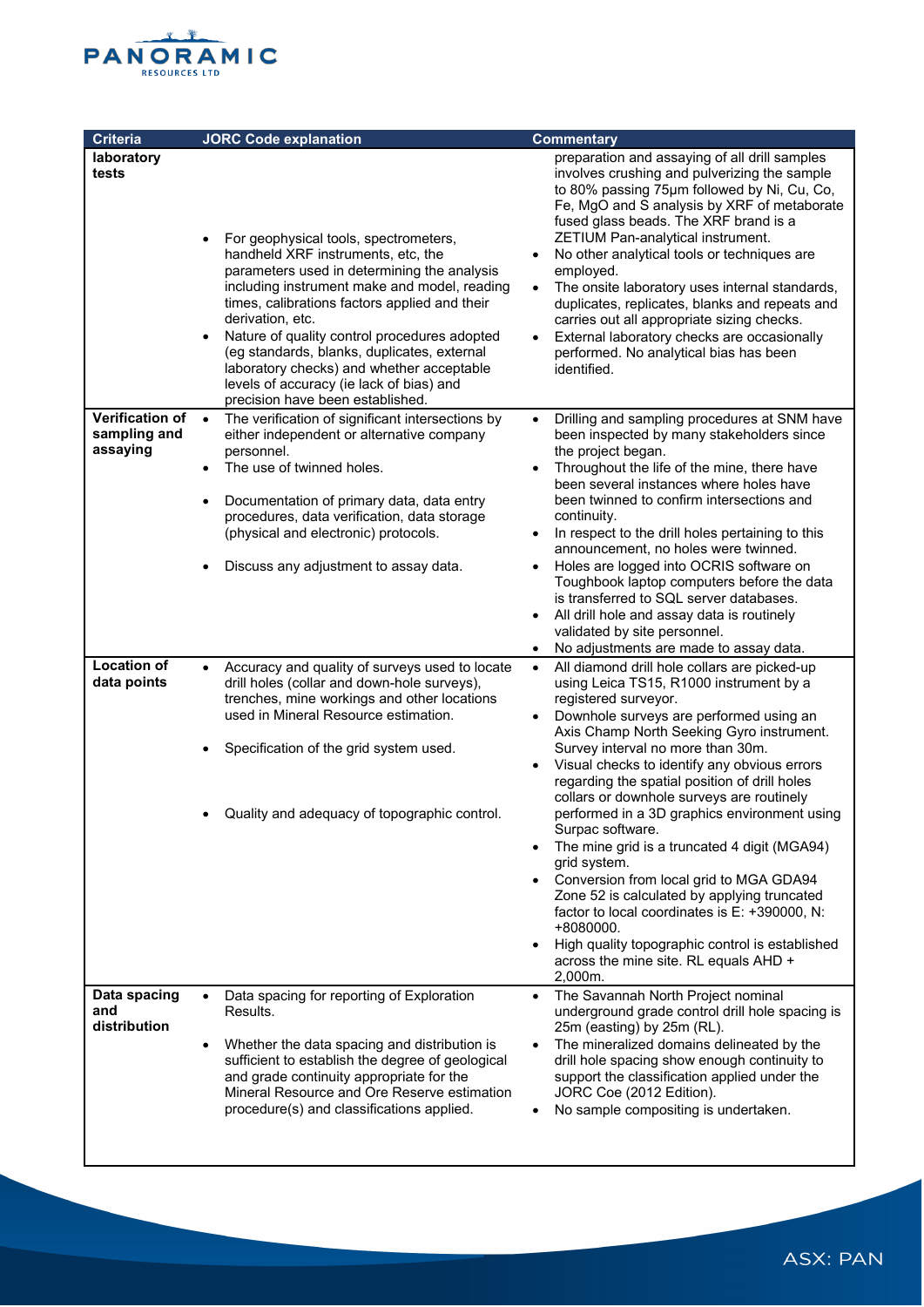

| <b>Criteria</b>                                                            | <b>JORC Code explanation</b>                                                                                                                                                                                                                                                                                                                                                                  | <b>Commentary</b>                                                                                                                                                                                                                                                                                                                   |
|----------------------------------------------------------------------------|-----------------------------------------------------------------------------------------------------------------------------------------------------------------------------------------------------------------------------------------------------------------------------------------------------------------------------------------------------------------------------------------------|-------------------------------------------------------------------------------------------------------------------------------------------------------------------------------------------------------------------------------------------------------------------------------------------------------------------------------------|
|                                                                            | Whether sample compositing has been<br>applied.                                                                                                                                                                                                                                                                                                                                               |                                                                                                                                                                                                                                                                                                                                     |
| <b>Orientation of</b><br>data in<br>relation to<br>geological<br>structure | Whether the orientation of sampling achieves<br>unbiased sampling of possible structures and<br>the extent to which this is known, considering<br>the deposit type.<br>If the relationship between the drilling<br>orientation and the orientation of key<br>mineralised structures is considered to have<br>introduced a sampling bias, this should be<br>assessed and reported if material. | Where possible drill holes are designed to be<br>drilled perpendicular to the target area being<br>tested.<br>No orientation sampling bias has been<br>identified.                                                                                                                                                                  |
| <b>Sample</b><br>security                                                  | The measures taken to ensure sample<br>security.                                                                                                                                                                                                                                                                                                                                              | Drill samples are collected and transported to<br>the on-site laboratory by SNM staff. Samples<br>sent off site are road freighted.                                                                                                                                                                                                 |
| <b>Audits or</b><br>reviews                                                | The results of any audits or reviews of<br>sampling techniques and data.                                                                                                                                                                                                                                                                                                                      | No recent audits/reviews of the Savannah drill<br>sampling protocols have been undertaken.<br>The procedures are considered to be of the<br>highest industry standard. Mine to mill<br>reconciliation records throughout the life of the<br>Savannah Project provide confidence in the<br>sampling procedures employed at the mine. |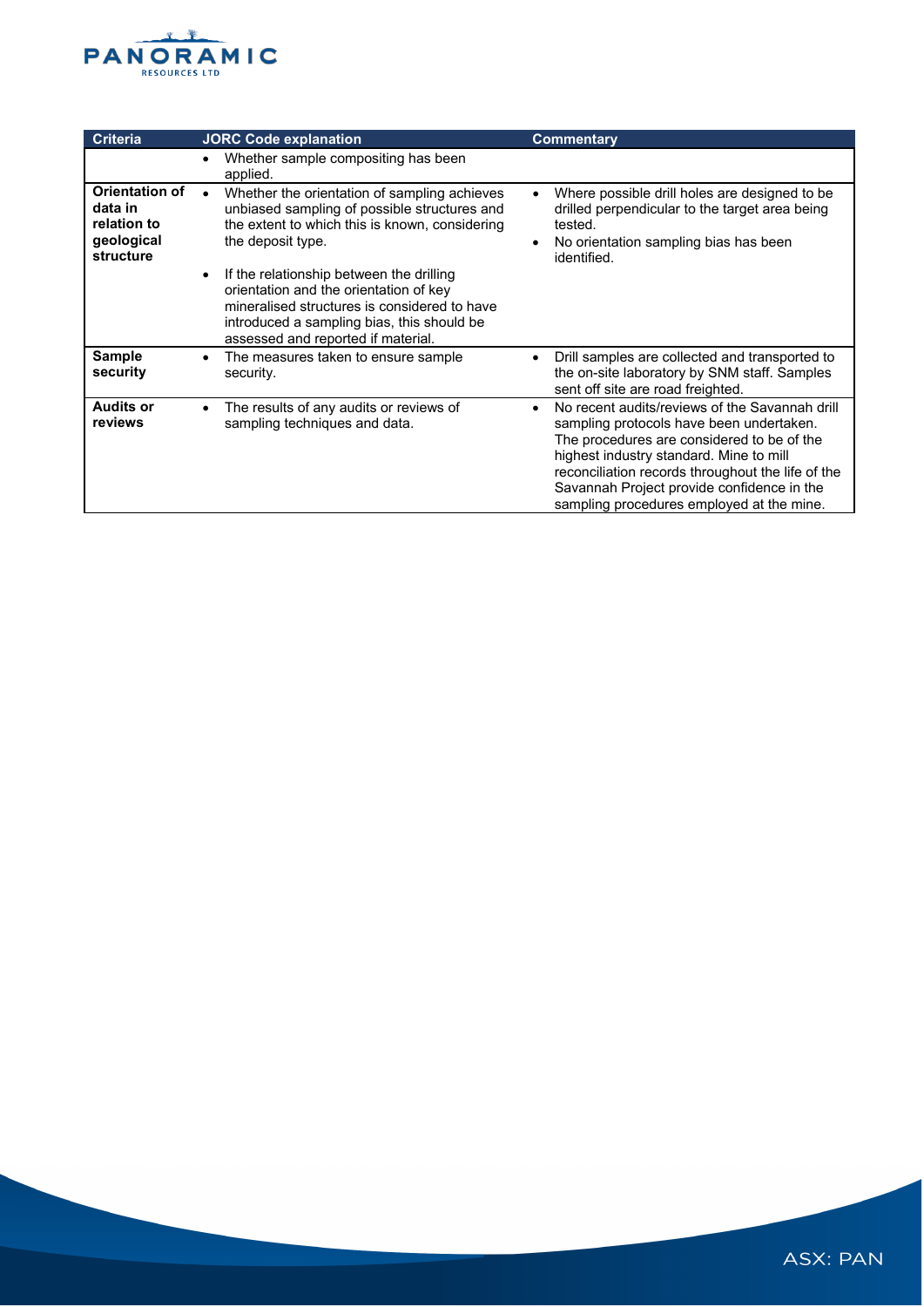

|                                                |                        | $\sim$ . The community of the community of the community of the community of the community of the community of the community of the community of the community of the community of the community of the community of the commun                                                                                                                                                                                                                                                                                                                                                                                                                                                                                                                              |           |                                                                                                                                                                                                                                                                                                                                                                                                                                                                                                                                                                                                                                                                                                               |
|------------------------------------------------|------------------------|--------------------------------------------------------------------------------------------------------------------------------------------------------------------------------------------------------------------------------------------------------------------------------------------------------------------------------------------------------------------------------------------------------------------------------------------------------------------------------------------------------------------------------------------------------------------------------------------------------------------------------------------------------------------------------------------------------------------------------------------------------------|-----------|---------------------------------------------------------------------------------------------------------------------------------------------------------------------------------------------------------------------------------------------------------------------------------------------------------------------------------------------------------------------------------------------------------------------------------------------------------------------------------------------------------------------------------------------------------------------------------------------------------------------------------------------------------------------------------------------------------------|
| <b>Criteria</b><br><b>Mineral</b>              |                        | <b>JORC Code explanation</b><br>Type, reference name/number, location and                                                                                                                                                                                                                                                                                                                                                                                                                                                                                                                                                                                                                                                                                    |           | <b>Commentary</b><br>The Savannah Nickel Mine (SNM),                                                                                                                                                                                                                                                                                                                                                                                                                                                                                                                                                                                                                                                          |
| tenement and<br>land tenure<br>status          | $\bullet$              | ownership including agreements or material<br>issues with third parties such as joint ventures,<br>partnerships, overriding royalties, native title<br>interests, historical sites, wilderness or national<br>park and environmental settings.<br>The security of the tenure held at the time of<br>reporting along with any known impediments to<br>obtaining a licence to operate in the area.                                                                                                                                                                                                                                                                                                                                                             |           | incorporating the Savannah North Project is an<br>operating mine secured by five contiguous<br>Mining Licences, ML's 80/179 to 80/183<br>inclusive. All tenure is current and in good<br>standing. SNM has the right to explore for and<br>mine all commodities within the mining<br>tenements, being.<br>SNM has all statutory approvals and licences in<br>place to operate. The mine has a long standing<br>off-take agreement to mine and deliver nickel<br>sulphide concentrate to the Jinchuan Group in<br>China.                                                                                                                                                                                       |
| <b>Exploration</b><br>done by other<br>parties | $\bullet$              | Acknowledgment and appraisal of exploration<br>by other parties.                                                                                                                                                                                                                                                                                                                                                                                                                                                                                                                                                                                                                                                                                             | $\bullet$ | Since commissioning in 2004, SNM has<br>conducted all surface and underground<br>exploration and drilling related activities on the<br>site.                                                                                                                                                                                                                                                                                                                                                                                                                                                                                                                                                                  |
| Geology                                        |                        | Deposit type, geological setting and style of<br>mineralisation.                                                                                                                                                                                                                                                                                                                                                                                                                                                                                                                                                                                                                                                                                             |           | The SNM is based on mining ore associated<br>with the Savannah and Savannah North palaeo-<br>proterozoic mafic/ultramafic intrusions. The<br>"Savannah-style" Ni-Cu-Co rich massive<br>sulphide mineralisation occurs as "classic"<br>magmatic breccias developed about the more<br>primitive, MgO rich basal parts of the two<br>intrusions.                                                                                                                                                                                                                                                                                                                                                                 |
| <b>Drill hole</b><br>Information               | $\bullet$<br>$\bullet$ | A summary of all information material to the<br>understanding of the exploration results<br>including a tabulation of the following<br>information for all Material drill holes:<br>easting and northing of the drill hole collar<br>$\circ$<br>elevation or RL (Reduced Level - elevation<br>$\circ$<br>above sea level in metres) of the drill hole<br>collar<br>dip and azimuth of the hole<br>$\circ$<br>down hole length and interception depth<br>$\circ$<br>hole length.<br>$\circ$<br>If the exclusion of this information is justified on<br>the basis that the information is not Material and<br>this exclusion does not detract from the<br>understanding of the report, the Competent<br>Person should clearly explain why this is the<br>case. |           | All in-mine drilling at SNM is conducted on the<br>Savannah mine grid, which is a "4 digit"<br>truncated MGA grid. Conversion from local to<br>MGA GDA94 Zone 52 is calculated by applying<br>truncated factor to local coordinates of: E:<br>+390000, N: +8080000. RL equals AHD +<br>2,000m.<br>Additional drill hole information pertaining to this<br>announcement includes:<br>All diamond holes were either NQ2 or<br><b>LTK60.</b><br>All core is oriented and photographed prior<br>$\bullet$<br>to logging, cutting and sampling.<br>All intersection intervals are reported as<br>down-hole lengths and not true widths.<br>All reported assay results were performed<br>by the on-site laboratory. |
| <b>Data</b><br>aggregation<br>methods          | $\bullet$              | In reporting Exploration Results, weighting<br>averaging techniques, maximum and/or<br>minimum grade truncations (eg cutting of high<br>grades) and cut-off grades are usually Material<br>and should be stated.<br>Where aggregate intercepts incorporate short<br>lengths of high grade results and longer lengths<br>of low grade results, the procedure used for<br>such aggregation should be stated and some<br>typical examples of such aggregations should<br>be shown in detail.<br>The assumptions used for any reporting of<br>metal equivalent values should be clearly<br>stated.                                                                                                                                                               |           | All analytical drill intercepts pertaining to this<br>announcement are based on sample length by<br>grade weighted averages using a 0.5% lower<br>cut-off, a minimum reporting length of 1m and<br>maximum of 2m on consecutive internal waste.<br>Cu and Co grades are determined for the same<br>Ni interval defined above using the same<br>procedures.                                                                                                                                                                                                                                                                                                                                                    |
| Relationship<br>between<br>mineralisation      | $\bullet$<br>$\bullet$ | These relationships are particularly important in<br>the reporting of Exploration Results.<br>If the geometry of the mineralisation with                                                                                                                                                                                                                                                                                                                                                                                                                                                                                                                                                                                                                     | $\bullet$ | All intersection lengths reported in this<br>accompanying release are down hole lengths<br>and not true widths.                                                                                                                                                                                                                                                                                                                                                                                                                                                                                                                                                                                               |

# *Savannah North Project - Table 1, Section 2 - Reporting of Exploration Results*